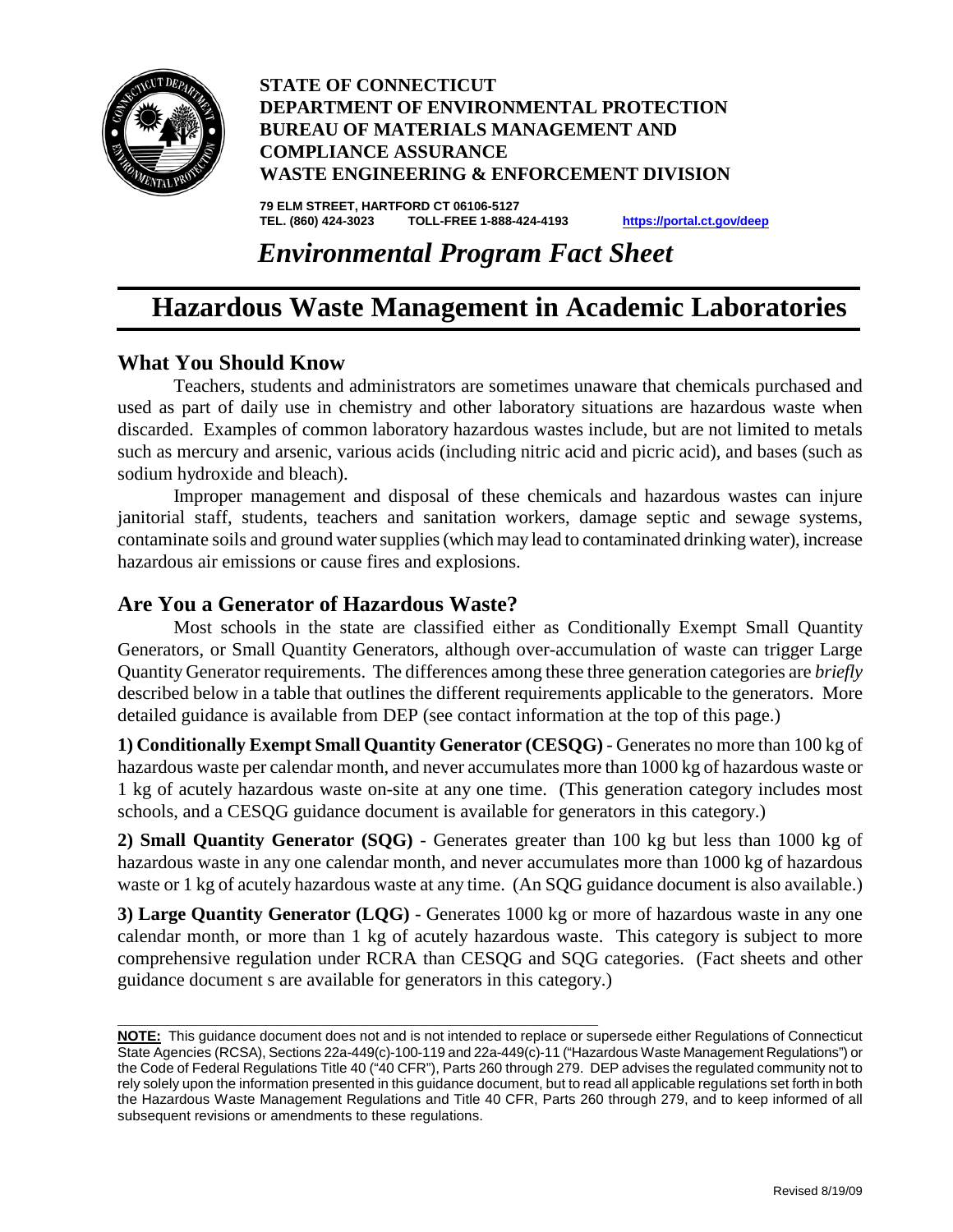| <b>Requirements for Generators of RCRA Hazardous Waste</b>                       |                                                                                                                                                                                                                                                                                            |                                                                                                                                                                                                                 |                                                                                                                          |  |
|----------------------------------------------------------------------------------|--------------------------------------------------------------------------------------------------------------------------------------------------------------------------------------------------------------------------------------------------------------------------------------------|-----------------------------------------------------------------------------------------------------------------------------------------------------------------------------------------------------------------|--------------------------------------------------------------------------------------------------------------------------|--|
|                                                                                  | <b>Large Quantity</b>                                                                                                                                                                                                                                                                      | <b>Small Quantity</b>                                                                                                                                                                                           | <b>Conditionally</b><br><b>Exempt</b>                                                                                    |  |
| Amount of<br><b>Hazardous Waste</b><br>Generated<br>(per calendar<br>month)      | More than 1000 kg of<br>hazardous waste<br>or<br>More than 1 kg of acute<br>hazardous waste.                                                                                                                                                                                               | From 100 kg up to<br>1000 kg of haz. waste<br>and<br>No more than 1 kg of acute<br>hazardous waste.                                                                                                             | No more than 100 kg of<br>hazardous waste<br>and<br>No more than 1 kg of<br>acute hazardous waste.                       |  |
| <b>Hazardous Waste</b><br>Determination<br>Required                              | Yes                                                                                                                                                                                                                                                                                        | Yes                                                                                                                                                                                                             | Yes                                                                                                                      |  |
| <b>EPA ID Number</b><br>Required                                                 | Yes                                                                                                                                                                                                                                                                                        | Yes                                                                                                                                                                                                             | No                                                                                                                       |  |
| Accumulation<br><b>Quantity Limits</b>                                           | None                                                                                                                                                                                                                                                                                       | 1000 kg hazardous<br>waste                                                                                                                                                                                      | 1000 kg hazardous<br>waste                                                                                               |  |
| Maximum<br><b>Accumulation Time</b>                                              | 90 days                                                                                                                                                                                                                                                                                    | 180 days                                                                                                                                                                                                        | No Limit*                                                                                                                |  |
| Storage<br>Requirements                                                          | -40 CFR Subpart I and J<br>container and tank<br>storage requirements.<br>Container dating & marking.<br>-Secondary containment.<br>-Preparedness & prevention<br>requirements.<br>-General requirements for<br>ignitable, reactive &<br>incompatible wastes.<br>Storage area inspections. | --40 CFR Subpart I and J<br>container and tank<br>storage requirements.<br>-Container dating & marking.<br>-Secondary containment.<br>-Preparedness & prevention<br>requirements.<br>-Storage area inspections. | None*                                                                                                                    |  |
| Off-Site Waste<br>Management                                                     | RCRA permitted or interim<br>status HW facility.                                                                                                                                                                                                                                           | RCRA permitted or interim<br>status HW facility.                                                                                                                                                                | RCRA permitted or<br>interim status facility, or<br>approved household<br>hazardous waste (HHW)<br>collection program.** |  |
| Contingency Plan                                                                 | Full plan to minimize hazards<br>from fires, spills, explosion.                                                                                                                                                                                                                            | Posting emergency<br>information by telephones.                                                                                                                                                                 | None*                                                                                                                    |  |
| Permitted<br>Transporter<br>Required                                             | Yes                                                                                                                                                                                                                                                                                        | Yes                                                                                                                                                                                                             | Yes                                                                                                                      |  |
| <b>Treatment on-Site</b><br>Without a RCRA<br>Permit or Interim<br><b>Status</b> | No (With exceptions<br>including treatment in<br>containers and tanks).                                                                                                                                                                                                                    | No (With exceptions<br>including treatment in<br>containers and tanks).                                                                                                                                         | No (Except for treatment<br>in containers and tanks<br>or on-site recycling).                                            |  |
| <b>Manifest Required</b><br>for Off-site<br>Shipments                            | Yes                                                                                                                                                                                                                                                                                        | Yes                                                                                                                                                                                                             | No                                                                                                                       |  |
| <b>Biennial Report</b>                                                           | Yes                                                                                                                                                                                                                                                                                        | No                                                                                                                                                                                                              | No                                                                                                                       |  |

<span id="page-1-0"></span>ī \* Best Management Practices, including responsible handling and storage of wastes are recommended*.*

<span id="page-1-1"></span><sup>\*\*</sup> HHW programs must be specifically permitted to accept CESQG waste.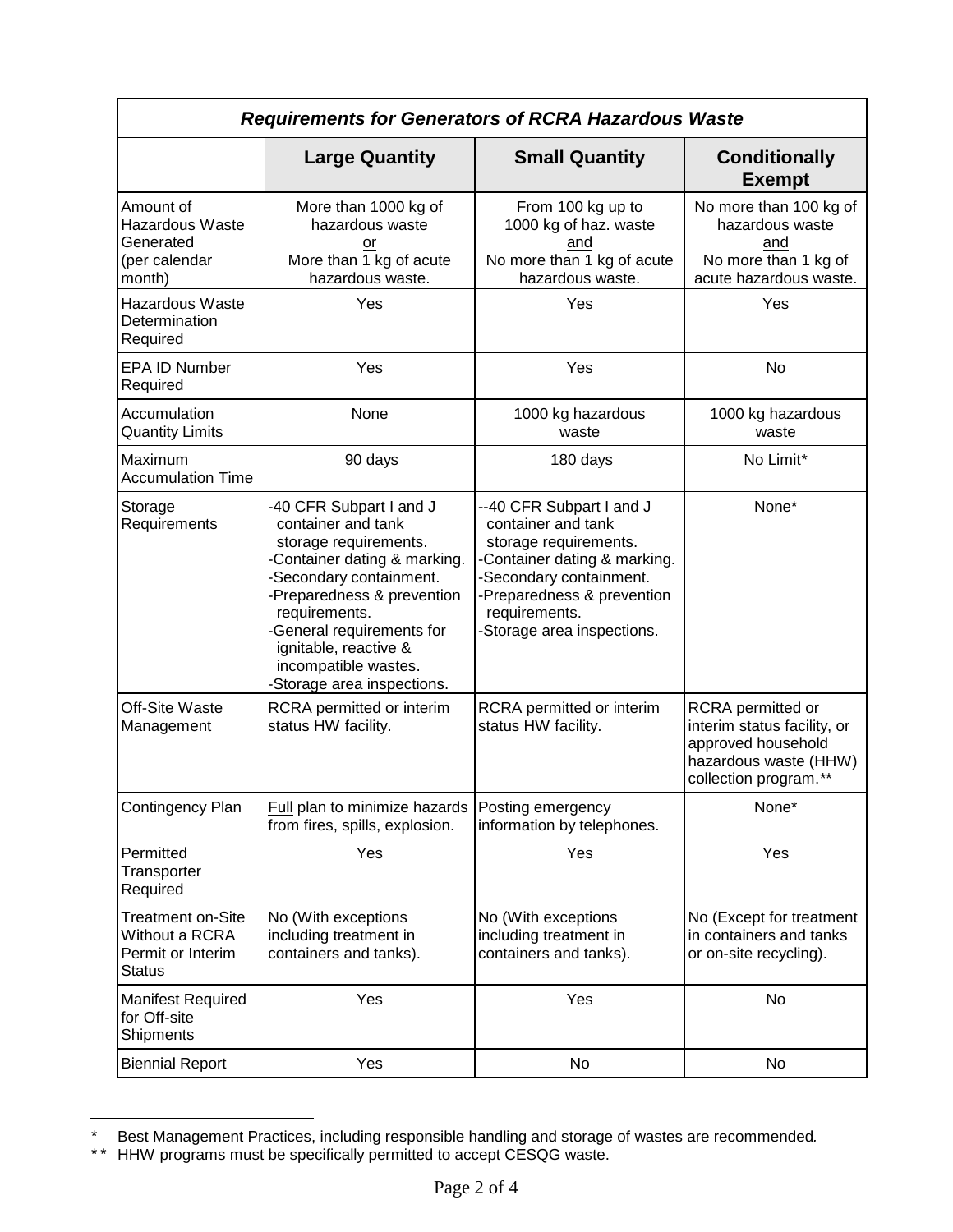| <b>Requirements for Generators of RCRA Hazardous Waste</b> |                                                                                                                                                                                                                                                 |                                                                                                                                                                                                                           |                                       |  |
|------------------------------------------------------------|-------------------------------------------------------------------------------------------------------------------------------------------------------------------------------------------------------------------------------------------------|---------------------------------------------------------------------------------------------------------------------------------------------------------------------------------------------------------------------------|---------------------------------------|--|
|                                                            | <b>Large Quantity</b>                                                                                                                                                                                                                           | <b>Small Quantity</b>                                                                                                                                                                                                     | <b>Conditionally</b><br><b>Exempt</b> |  |
| Recordkeeping                                              | -Manifests.<br>-Biennial reports.<br>-Exception reports.<br>-Test results.<br>-Waste determinations.<br>-Records of past<br>management practices.<br>-Documentation if any past<br>decontamination of<br>equipment to eliminate<br>waste codes. | -Manifests.<br>-Exception reports.<br>-Test results.<br>-Waste determinations.<br>-Records of past<br>management practices.<br>-Documentation if any past<br>decontamination of<br>equipment to eliminate<br>waste codes. | -Waste Determinations.                |  |
| <b>Personnel Training</b>                                  | Formal classroom training<br>with annual updates -<br>Documented in writing and<br>kept on-site.                                                                                                                                                | Employees must be familiar<br>with waste handling and<br>emergency procedures<br>relevant to their position.                                                                                                              | None*                                 |  |
| Closure (Cleanup)<br>of Storage Areas                      | Required within 180 days<br>after waste is last placed in<br>the storage area.                                                                                                                                                                  | Required within 180 days<br>after waste is last placed in<br>the storage area.                                                                                                                                            | None*                                 |  |

\* Best Management Practices, including responsible handling and storage of wastes are recommended*.*

## **What You Can Do**

Inventory your chemical laboratories and storerooms. In doing this, you will be able to:

1.) Identify and dispose of chemicals that are no longer needed due to changed curriculum.

2.) Dispose of chemicals that have outlasted their shelf life.

3.) Re-sort the chemicals on clean, stable shelves with other compatible chemicals, using secondary containment of the chemicals when possible. Clearly label the shelves and containers to assure segregation by chemical groups or types.

4.) Stop ordering chemicals that are already in the storage area, but are not readily available. It is recommended that schools keep an accurate and up-dated inventory of chemicals in their laboratory areas.

**Note:** Schools that generate acutely hazardous waste should eliminate this waste stream, and properly dispose any acutely hazardous waste found in the laboratory immediately.Examples of common acutely hazardous waste include, but are not limited to arsenic oxide, beryllium, copper cyanide, and potassium cyanide.

### **How to Begin**

Because there are so many chemicals used in school laboratories, and because many types of hazardous wastes are generated during laboratory practice sessions, totally eliminating hazardous waste generation from labs would be difficult, if not impossible for most schools. What *is* possible is to increase your overall awareness about these laboratories, and to improve your purchasing habits, storage, use, and disposal of the chemicals and wastes.

• **Read labels and know what you are purchasing for the school**. Whenever possible, review the school science curriculum and conduct laboratory practice sessions with few or no hazardous materials or wastes. In addition, teachers and administrators should add their own **label and date** when the chemical is shipped to the school. This will prevent overstocking of chemicals and serve to ensure the prompt disposal of the chemical when it has passed its shelf life.